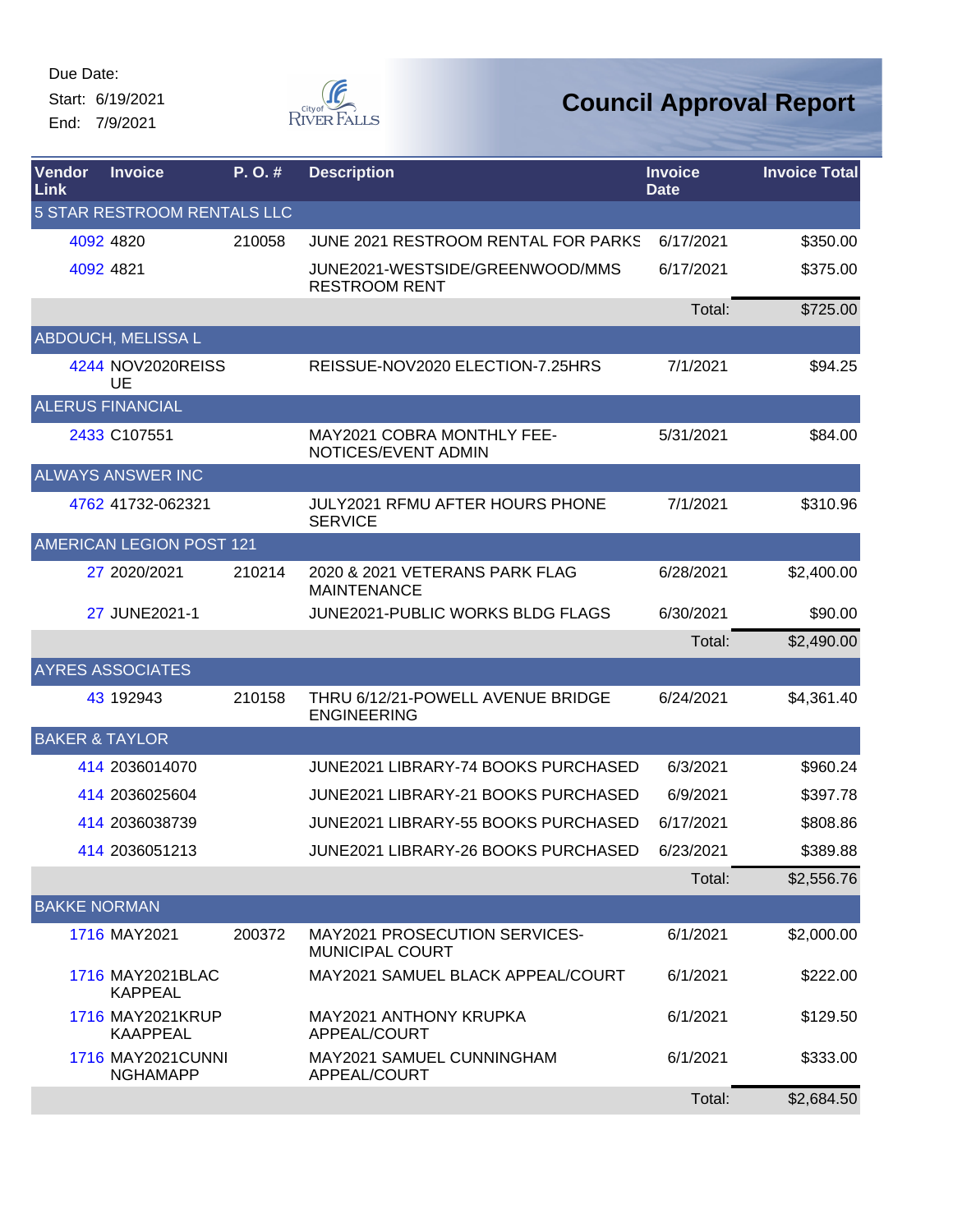Start: 6/19/2021 End: 7/9/2021



| Vendor<br>Link     | <b>Invoice</b>                  | P.O.#  | <b>Description</b>                                            | <b>Invoice</b><br><b>Date</b> | <b>Invoice Total</b> |
|--------------------|---------------------------------|--------|---------------------------------------------------------------|-------------------------------|----------------------|
|                    | <b>BEAR GRAPHICS INC</b>        |        |                                                               |                               |                      |
|                    | 1326 0873389                    |        | ACCOUNTS PAYABLE-1000 BLANK LASER<br><b>CHECKS</b>            | 6/16/2021                     | \$197.92             |
| <b>BOND, ANGIE</b> |                                 |        |                                                               |                               |                      |
|                    | 1072 SUMMERONEC<br><b>OURSE</b> |        | SUMMER2021-SCIENCE OF FOOD-TUITION<br><b>REIMBURSEMENT</b>    | 6/24/2021                     | \$1,057.52           |
|                    | BORDER STATES INDUSTRIES, INC.  |        |                                                               |                               |                      |
|                    | 57 922120523                    | 210162 | 3000 FT 600 VOLT TRIPLEX CABLE-<br><b>INVENTORY/ELEC DEPT</b> | 6/1/2021                      | \$7,722.00           |
|                    | 57 922242893                    | 210173 | 30 BARREL LOCK W/CAPS-ELEC DEPT                               | 6/11/2021                     | \$148.45             |
|                    |                                 |        |                                                               | Total:                        | \$7,870.45           |
|                    | <b>BUG BUSTERS INC</b>          |        |                                                               |                               |                      |
|                    | 2571 21655                      |        | JUNE2021-POLICE DEPT GENERAL PEST<br><b>CONTROL</b>           | 6/25/2021                     | \$106.00             |
|                    | 2571 21650                      |        | <b>JUNE2021-LIBRARY GENERAL PEST</b><br><b>CONTROL</b>        | 6/25/2021                     | \$106.00             |
|                    | 2571 21649                      |        | JUNE2021-PUBLIC SAFETY BLDG RODENT<br><b>CONTROL</b>          | 6/25/2021                     | \$96.00              |
|                    |                                 |        |                                                               | Total:                        | \$308.00             |
|                    | <b>CENGAGE LEARNING</b>         |        |                                                               |                               |                      |
|                    | 123 74464667                    |        | <b>JUNE2021 LIBRARY-CHRISTIAN FICTION</b><br>PLAN-3 BOOKS     | 6/9/2021                      | \$73.47              |
|                    | 123 74515998                    |        | <b>JUNE2021 LIBRARY-THORNDIKE EDITORS</b><br>PLAN-8 BOOKS     | 6/16/2021                     | \$243.12             |
|                    |                                 |        |                                                               | Total:                        | \$316.59             |
|                    | <b>CISCO SYSTEMS INC</b>        |        |                                                               |                               |                      |
|                    | 4486 5100439796                 |        | JULY 2021 WEBEX/VIRTUAL MEETING<br><b>SOFTWARE</b>            | 7/1/2021                      | \$384.00             |
|                    | COMPUTER INTEGRATION TECHNOLOGY |        |                                                               |                               |                      |
|                    | 379 311066                      | 210014 | JULY2021 MANAGED BACKUP SERVICES                              | 7/1/2021                      | \$1,155.00           |
|                    | 379 310856                      | 210013 | <b>JULY2021 MANAGED SERVICES</b><br><b>AGREEMENT</b>          | 7/1/2021                      | \$4,097.60           |
|                    |                                 |        |                                                               | Total:                        | \$5,252.60           |
|                    | CORPORATE FLEET SERVICES, INC   |        |                                                               |                               |                      |
|                    | 2786 81266                      | 210023 | <b>JULY2021 LEASE PAYMENTS FOR THREE</b><br>POLICE VEHICLES   | 7/1/2021                      | \$1,007.20           |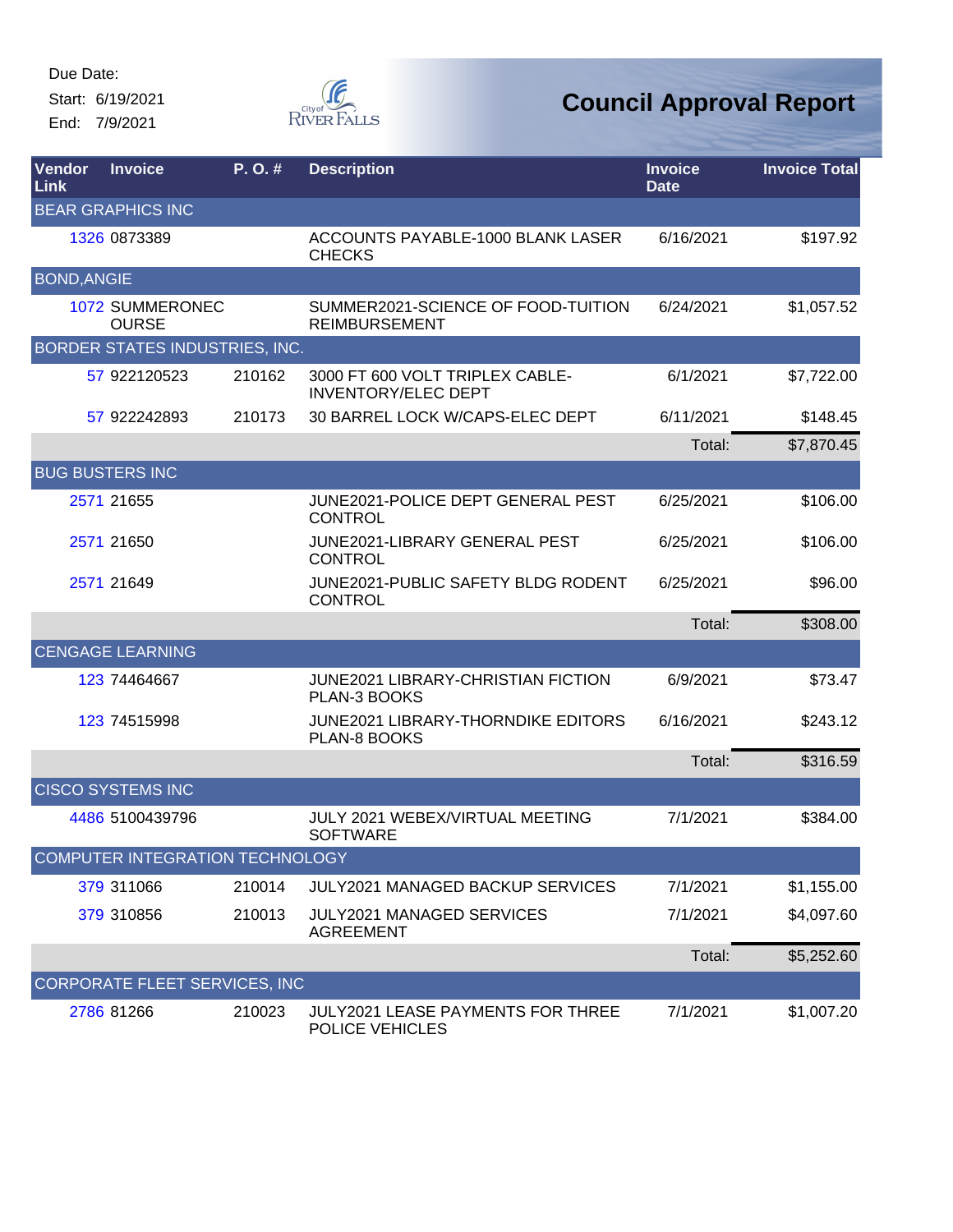Start: 6/19/2021 End: 7/9/2021



| Vendor<br>Link | <b>Invoice</b>                    | P.O.#  | <b>Description</b>                                            | <b>Invoice</b><br><b>Date</b> | <b>Invoice Total</b> |
|----------------|-----------------------------------|--------|---------------------------------------------------------------|-------------------------------|----------------------|
|                | DELTA DENTAL OF WISCONISN INC     |        |                                                               |                               |                      |
|                | 2572 JULY 2021<br>1626246         |        | <b>JULY VISION INSURANCE</b>                                  | 7/1/2021                      | \$430.10             |
|                | 2572 JULY RETIREE<br>1626247      |        | JULY 2021 RETIREE VISION INSURANCE                            | 7/1/2021                      | \$6.21               |
|                |                                   |        |                                                               | Total:                        | \$436.31             |
| <b>EBSCO</b>   |                                   |        |                                                               |                               |                      |
|                | 853 1628902                       |        | LIBRARY-NEW PERIODICAL<br><b>SUBSCRIPTIONS</b>                | 6/16/2021                     | \$49.95              |
| <b>EFTPS</b>   |                                   |        |                                                               |                               |                      |
|                | 7 68892                           |        | PAY PERIOD 6/14/21 - 6/27/21                                  | 7/2/2021                      | \$71,946.02          |
|                | <b>ENTERPRISE FM TRUST</b>        |        |                                                               |                               |                      |
|                | 456 FBN4247902                    | 210049 | JULY2021 MOTOR POOL/BLDG INSPECTOR<br><b>CAR LEASES</b>       | 7/1/2021                      | \$1,896.78           |
|                | <b>ENVISIONWARE INC</b>           |        |                                                               |                               |                      |
|                | 4027 INV-US-53733                 |        | LIBRARY-6000 RFID TAG/BLANK LABLES                            | 6/22/2021                     | \$829.00             |
|                | EO JOHNSON CO. INC                |        |                                                               |                               |                      |
|                | 98 29499790                       |        | JUNE2021 LIBRARY RICOH C2000 COPIER<br><b>BASE PYMT</b>       | 6/10/2021                     | \$115.00             |
|                | 98 29603933                       |        | JULY2021-LIBRARY RICOH C4504 COPIER<br><b>BASE PYMT</b>       | 7/1/2021                      | \$125.74             |
|                |                                   |        |                                                               | Total:                        | \$240.74             |
|                | <b>EXPRESS PERSONNEL SERVICES</b> |        |                                                               |                               |                      |
|                | 109 25581149                      | 210170 | WKEND 6/13/21 ALANNA SOBOTTKA-40HRS-<br><b>ENG TEMP</b>       | 6/16/2021                     | \$963.60             |
|                | 109 25581151                      | 210181 | WKEND 6/13/21-PW SEASONAL TEMPS-<br>293.50 HRS                | 6/16/2021                     | \$6,040.63           |
|                | 109 25581152                      | 210179 | WKEND 6/13/21 RYAN KLING-40HRS-<br>TEMP/WATER/WASTEWAT        | 6/16/2021                     | \$822.80             |
|                | 109 25581153                      | 210181 | WKEND 6/13/21 JENNIFER ISHAM-38.50HRS-<br><b>FORESTRY</b>     | 6/16/2021                     | \$905.52             |
|                | 109 25607337                      | 210170 | WKEND 6/20/21 ALANNA SOBOTTKA-40HRS-<br><b>ENG INTERN</b>     | 6/22/2021                     | \$963.60             |
|                | 109 25607339                      | 210181 | WKEND 6/20/21-PUBLIC WORKS TEMPS-<br>326.50HRS                | 6/22/2021                     | \$6,719.61           |
|                | 109 25607340                      | 210179 | WKEND 6/20/21 RYAN KLING-40HRS-<br>WATER/WASTEWATER           | 6/22/2021                     | \$822.80             |
|                | 109 25607341                      | 210181 | WKEND 6/20/21-JENNIFER ISHAM-43.5HRS-<br><b>FORESTRY TEMP</b> | 6/22/2021                     | \$1,064.28           |
|                | 109 25655404                      | 210170 | WKEND 6/27/21 ALANNA SOBOTTKA-40HRS-<br><b>ENG TEMP</b>       | 6/30/2021                     | \$963.60             |
|                | 109 25655406                      | 210181 | WKEND 6/27/21 PUBLIC WORKS TEMPS-<br>368HRS                   | 6/30/2021                     | \$7,573.84           |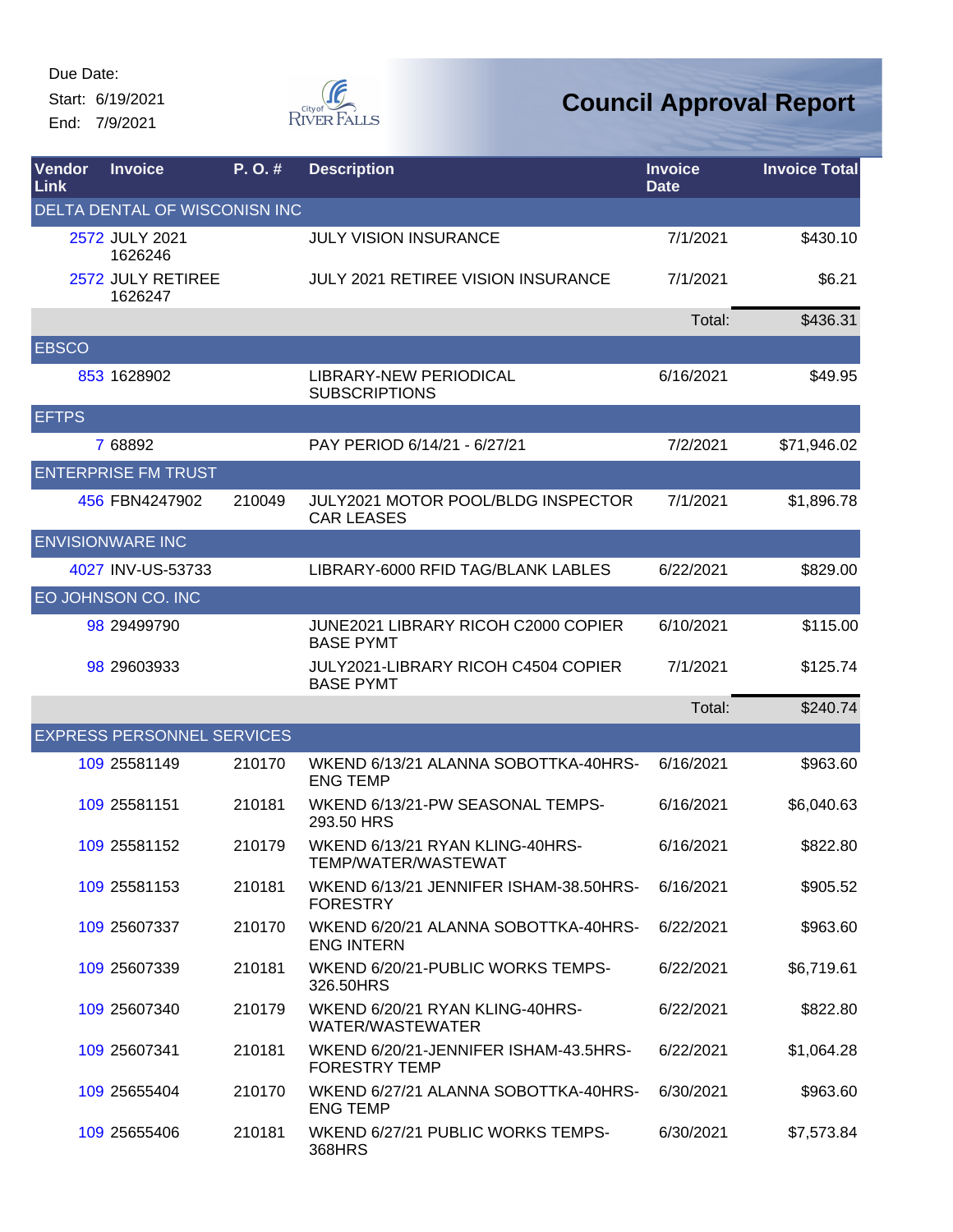Start: 6/19/2021

End: 7/9/2021



| Vendor<br>Link       | <b>Invoice</b>                             | P.O.#  | <b>Description</b>                                          | <b>Invoice</b><br><b>Date</b> | <b>Invoice Total</b> |
|----------------------|--------------------------------------------|--------|-------------------------------------------------------------|-------------------------------|----------------------|
|                      | 109 25655407                               | 210179 | WKEND 6/27/21 RYAN KLING-32HRS-<br>WATER/WASTEWATER         | 6/30/2021                     | \$658.24             |
|                      | 109 25655408                               | 210181 | WKEND 6/27/21-JENNIFER ISHAM-40HRS-<br><b>FORESTRY TEMP</b> | 6/30/2021                     | \$940.80             |
|                      |                                            |        |                                                             | Total:                        | \$28,439.32          |
|                      | <b>FBG SERVICE CORPORATION</b>             |        |                                                             |                               |                      |
|                      | 364 903567                                 |        | JUNE2021 HOFFMAN/GLEN PARK<br><b>CLEANING</b>               | 6/30/2021                     | \$840.00             |
|                      | FIRST NATIONAL BANK - RF SECTION 125       |        |                                                             |                               |                      |
|                      | 6 68891                                    |        | PAY PERIOD 6/14/21 - 6/27/21                                | 7/2/2021                      | \$3,922.05           |
| <b>GRACE PAULSON</b> |                                            |        |                                                             |                               |                      |
|                      | 937 JUNE2021                               |        | JUNE2021-SOLAR REFUND                                       | 6/22/2021                     | \$122.60             |
|                      | <b>GUARDIAN SUPPLY LLC</b>                 |        |                                                             |                               |                      |
|                      | 4255 9493                                  | 210212 | POLICE DEPT LUKE AXLEY-DUTY JACKET                          | 6/24/2021                     | \$289.99             |
|                      | 4255 9495                                  | 210212 | POLICE DEPT ALEX HOFFMAN-DUTY<br><b>JACKET</b>              | 6/24/2021                     | \$289.99             |
|                      | 4255 9496                                  | 210212 | POLICE DEPT ALEX SATHER-DUTY JACKET                         | 6/24/2021                     | \$289.99             |
|                      | 4255 9497                                  | 210212 | POLICE DEPT MATT KENNETT-DRESS COAT                         | 6/24/2021                     | \$499.98             |
|                      | 4255 9494                                  | 210212 | POLICE DEPT MATT MILLER-DUTY JACKET                         | 6/24/2021                     | \$289.99             |
|                      | 4255 9541                                  | 210212 | POLICE DEPT-COLLAR BRASS/BADGES                             | 6/30/2021                     | \$251.94             |
|                      |                                            |        |                                                             | Total:                        | \$1,911.88           |
| <b>HARRIS, LUKE</b>  |                                            |        |                                                             |                               |                      |
|                      | <b>1900 STANDARDME</b><br><b>THODSBOOK</b> |        | STANDARD METHODS BOOK-SOLD TO<br><b>WASTEWATER</b>          | 6/14/2021                     | \$250.00             |
|                      | <b>HEALTH PARTNERS</b>                     |        |                                                             |                               |                      |
|                      | 356 JULY 2021<br>105701427                 |        | <b>JULY HEALTH DENTAL INSURANCE</b>                         | 7/1/2021                      | \$181,508.33         |
|                      | <b>HELBIG, ANGELINA</b>                    |        |                                                             |                               |                      |
|                      | 3067 JUNE2021                              | 210044 | <b>JUNE2021 SAFETY COORDINATOR</b><br><b>SERVICES</b>       | 6/15/2021                     | \$6,066.00           |
|                      | HUEBSCH LAUNDRY COMPANY                    |        |                                                             |                               |                      |
|                      | 146 20081773                               | 210066 | 6/2/21 POLICE DEPT RUG SERVICE                              | 6/2/2021                      | \$36.74              |
|                      | 146 20081789                               | 210066 | 6/2/21 PUBLIC WORKS RUG SERVICE                             | 6/2/2021                      | \$43.40              |
|                      | 146 20081795                               | 210066 | 6/2/21 CITY HALL RUG SERVICE                                | 6/2/2021                      | \$59.26              |
|                      | 146 20084368                               | 210066 | 6/16/21 POLICE DEPT RUG SERVICE                             | 6/16/2021                     | \$36.74              |
|                      | 146 20084386                               | 210066 | 6/16/21 PUBLIC WORKS RUG SERVICE                            | 6/16/2021                     | \$43.40              |
|                      | 146 20084390                               | 210066 | 6/16/21 CITY HALL RUG SERVICE                               | 6/16/2021                     | \$59.26              |
|                      | 146 20084392                               | 210066 | 6/16/21 WASTE WATER PLANT RUG<br><b>SERVICE</b>             | 6/16/2021                     | \$49.88              |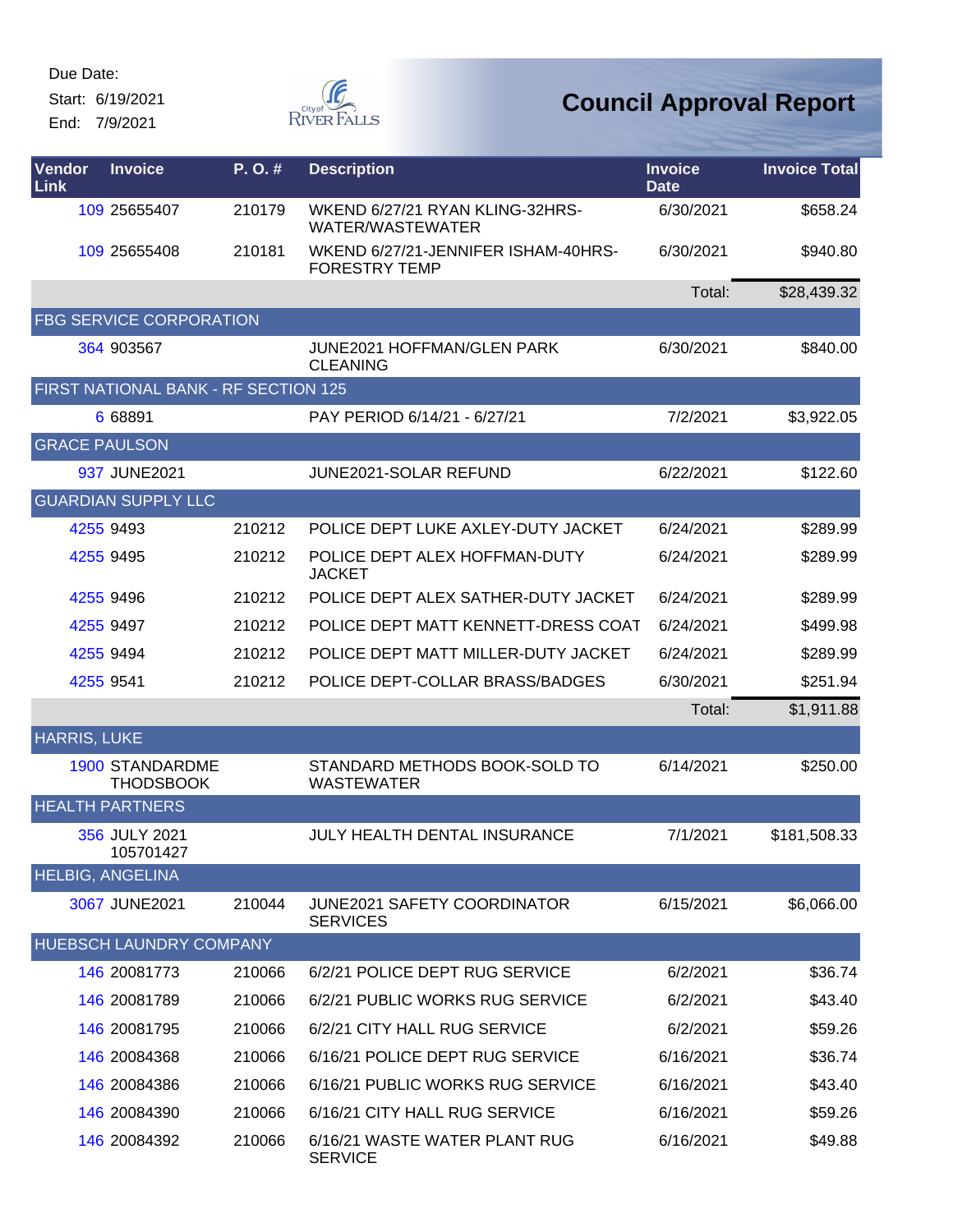Start: 6/19/2021 End: 7/9/2021

**G** RIVER FALLS

| Vendor<br>Link      | <b>Invoice</b>                      | P.O.#  | <b>Description</b>                                     | <b>Invoice</b><br><b>Date</b> | <b>Invoice Total</b> |
|---------------------|-------------------------------------|--------|--------------------------------------------------------|-------------------------------|----------------------|
|                     | 146 10136264                        | 210035 | 6/23/21 ELECTRIC DEPT UNIFORMS                         | 6/23/2021                     | \$298.95             |
|                     | 146 10136265                        | 210026 | 6/23/21 WATER DEPT UNIFORMS                            | 6/23/2021                     | \$48.08              |
|                     | 146 10136266                        | 210021 | 6/23/21 PUBLIC WORKS DEPT UNIFORMS                     | 6/23/2021                     | \$119.73             |
|                     | 146 30005660                        |        | SEVEN SHORT SLEEVE LOGO SHIRTS-<br>PARKS/STREETS       | 6/23/2021                     | \$49.56              |
|                     | 146 10136267                        | 210026 | 6/23/21 WASTEWATER DEPT UNIFORMS                       | 6/23/2021                     | \$37.67              |
|                     | 146 20086958                        | 210066 | 6/30/21 POLICE DEPT RUG SERVICE                        | 6/30/2021                     | \$36.74              |
|                     | 146 20086974                        | 210066 | 6/30/21 PUBLIC WORKS RUG SERVICE                       | 6/30/2021                     | \$43.40              |
|                     | 146 20086980                        | 210066 | 6/30/21 CITY HALL RUG SERVICE                          | 6/30/2021                     | \$59.26              |
|                     | 146 10138329                        | 210035 | 6/30/21 ELECTRIC DEPT UNIFORMS                         | 6/30/2021                     | \$298.95             |
|                     | 146 10138330                        | 210026 | 6/30/21 WATER DEPT UNIFORMS                            | 6/30/2021                     | \$48.08              |
|                     | 146 10138331                        | 210021 | 6/30/21 PUBLIC WORKS UNIFORMS                          | 6/30/2021                     | \$119.73             |
|                     | 146 10138332                        | 210026 | 6/30/21 WASTEWATER DEPT UNIFORMS                       | 6/30/2021                     | \$37.67              |
|                     |                                     |        |                                                        | Total:                        | \$1,526.50           |
|                     | <b>HUMANE SOCIETY OF GOODHUE</b>    |        |                                                        |                               |                      |
|                     | 737 906                             |        | JUNE2021 ANIMAL CONTROL FEES - TWO<br><b>ANIMALS</b>   | 6/30/2021                     | \$130.00             |
|                     | INDIANHEAD FEDERATED LIBRARY SYSTEM |        |                                                        |                               |                      |
|                     | 655 230315                          |        | LIBRARY-SPINE LABELS/RIBBONS                           | 6/22/2021                     | \$84.24              |
| <b>INFOSEND INC</b> |                                     |        |                                                        |                               |                      |
|                     | 150 192246                          | 210012 | MAY2021 RFMU MONTHLY STATEMENT<br><b>PRINTING/MAIL</b> | 6/1/2021                      | \$3,424.58           |
|                     | 150 193415                          | 210010 | MAY2021 RFMU BILLING INSERT-CCR                        | 6/1/2021                      | \$1,499.47           |
|                     |                                     |        |                                                        | Total:                        | \$4,924.05           |
|                     |                                     |        | INTERNATIONAL CITY MGMT ASSOC RETIREMENT CORP          |                               |                      |
|                     | 1 68887                             |        | PAY PERIOD 6/14/21 - 6/27/21                           | 7/2/2021                      | \$17,692.75          |
|                     | 1 68888                             |        | PAY PERIOD 6/14/21 - 6/27/21                           | 7/2/2021                      | \$774.13             |
|                     |                                     |        |                                                        | Total:                        | \$18,466.88          |
| <b>JASON STROUD</b> |                                     |        |                                                        |                               |                      |
|                     | 3552 2021                           |        | REIMBURSE-LIONS CLUB DUES FOR 2021-<br>2022            | 6/28/2021                     | \$75.00              |
|                     | JOHNSON, MICHAEL G                  |        |                                                        |                               |                      |
|                     | 3459 5310                           |        | SIX DUPLICATE KEYS-COLD<br>STORAGE/PARKS               | 6/16/2021                     | \$60.00              |
|                     | KINNI CORRIDOR COLLABORATIVE INC    |        |                                                        |                               |                      |
|                     | 4711 INTERFLUVE<br><b>STUDY</b>     |        | REIMBURSE KINNI CC-INTERFLUVE<br>STUDY/DNR GRANT       | 7/1/2021                      | \$2,700.00           |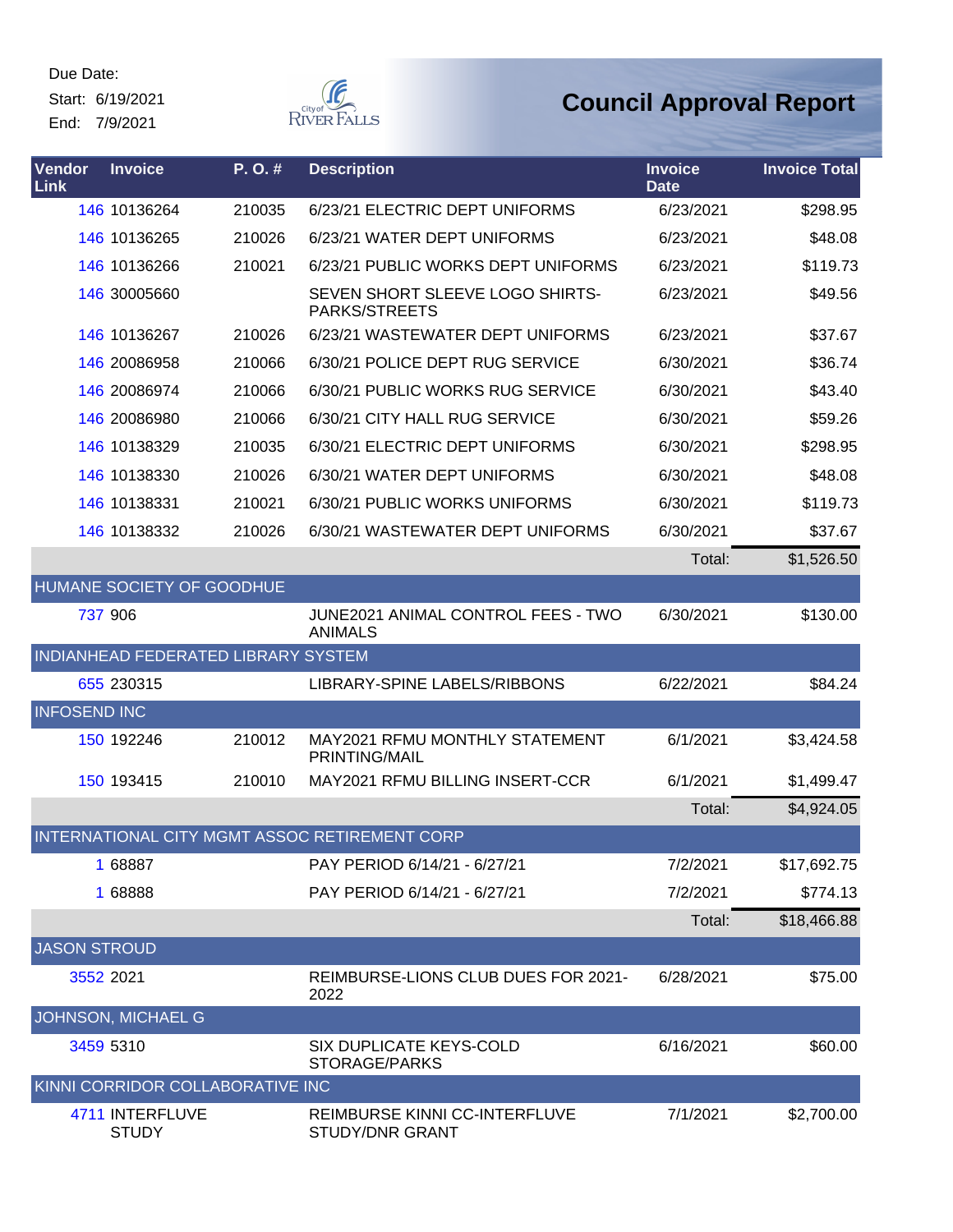Start: 6/19/2021 End: 7/9/2021



| Vendor<br>Link   | <b>Invoice</b>                          | P.O.#  | <b>Description</b>                                                | <b>Invoice</b><br><b>Date</b> | <b>Invoice Total</b> |
|------------------|-----------------------------------------|--------|-------------------------------------------------------------------|-------------------------------|----------------------|
|                  | <b>KRAUSE POWER ENGINEERING LLC</b>     |        |                                                                   |                               |                      |
|                  | 171 RFL-062821                          |        | JUNE2021-FAULT CALCS/SYSTEM<br>LAYOUTS/SUPPORT                    | 6/27/2021                     | \$385.00             |
| <b>KWIK TRIP</b> |                                         |        |                                                                   |                               |                      |
|                  | 172 MAY2021<br><b>MOTOR FUEL</b>        |        | <b>MAY2021 MOTOR FUEL STMT</b>                                    | 5/31/2021                     | \$7,233.14           |
|                  | <b>LAKES COFFEE LLC</b>                 |        |                                                                   |                               |                      |
|                  | 4064 14796                              |        | <b>JUNE2021 CITY OF RIVER FALLS COFFEE</b><br><b>ORDER</b>        | 6/10/2021                     | \$110.40             |
|                  | 4064 14868                              |        | <b>JUNE2021 LIBRARY COFFEE ORDER</b>                              | 6/21/2021                     | \$69.00              |
|                  |                                         |        |                                                                   | Total:                        | \$179.40             |
|                  | LANGUAGE LINE SERVICES, INC             |        |                                                                   |                               |                      |
|                  | 2991 10268804                           |        | JUNE2021 POLICE DEPT LANGUAGE<br><b>INTERPRETER</b>               | 6/30/2021                     | \$22.50              |
|                  | LINCOLN NATIONAL LIFE INSURANCE COMPANY |        |                                                                   |                               |                      |
|                  | 3066 JULY 21                            |        | JULY 2021 LIFE/AD&D/LTD                                           | 7/1/2021                      | \$4,722.21           |
|                  | 3066 JULY 2021<br>4268569200            |        | <b>JULY 2021 ADDITIONAL LIFE/AD&amp;D</b>                         | 7/1/2021                      | \$289.68             |
|                  |                                         |        |                                                                   | Total:                        | \$5,011.89           |
|                  | <b>LOFFLER COMPANIES INC</b>            |        |                                                                   |                               |                      |
|                  | 182 29406592                            |        | <b>JUNE2021 FIRE DEPT KONICA MINOLTA</b><br>C250I COPIER          | 6/1/2021                      | \$137.51             |
|                  | 182 29406591                            |        | <b>JUNE2021 WASTEWATER KONICA MINOLTA</b><br>C250I COPIER         | 6/1/2021                      | \$107.45             |
|                  | 182 29406590                            |        | JUNE2021 COURT/CSR KONICA MINOLTA<br><b>COPIER BASE</b>           | 6/1/2021                      | \$160.00             |
|                  | 182 29406590-1                          |        | <b>JUNE2021 MAILROOM/ADMIN KONICA</b><br><b>COPIERS BASE PYMT</b> | 6/1/2021                      | \$419.20             |
|                  | 182 444384531                           |        | JUNE2021 PW KONICA COPIERS<br><b>BASE/OVERAGES</b>                | 6/1/2021                      | \$194.98             |
|                  |                                         |        |                                                                   | Total:                        | \$1,019.14           |
| MCLOONE, JOHN    |                                         |        |                                                                   |                               |                      |
|                  | 4802 BONDRETURN                         |        | <b>RETURN OF NEWSPAPER BOND</b>                                   | 6/22/2021                     | \$100.00             |
|                  | METRO FURNITURE SOLUTIONS BY HENRICKSEN |        |                                                                   |                               |                      |
|                  | 4559 20031510BL                         | 200269 | BALANCE-NEW FURNITURE FOR RFPD<br><b>REMODEL</b>                  | 6/1/2021                      | \$4,252.44           |
|                  |                                         |        | MIDAMERICA ADMINISTRATIVE & RETIREMENT SOLUTIONS                  |                               |                      |
|                  | 500 MAR000001608<br>2                   |        | 1ST QTR 2021 ADMINISTRATION FEES/HR<br><b>DEPT</b>                | 6/1/2021                      | \$1,028.25           |
|                  | 500 68894                               |        | PAY PERIOD 6/14/21 - 6/27/21                                      | 7/2/2021                      | \$1,676.70           |
|                  |                                         |        |                                                                   | Total:                        | \$2,704.95           |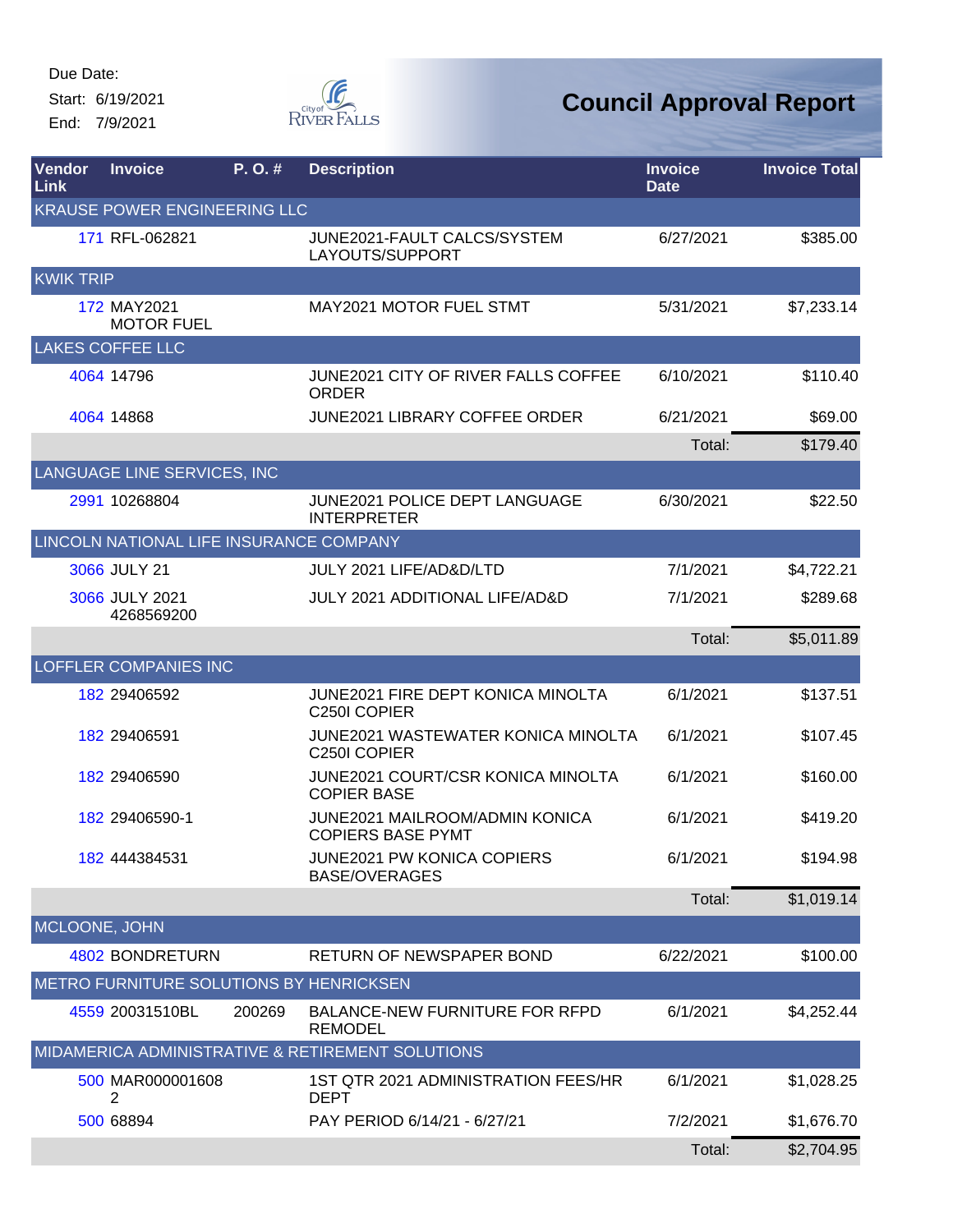Start: 6/19/2021 End: 7/9/2021

DUERST



| Vendor<br><b>Link</b>  | <b>Invoice</b>                         | P.O.# | <b>Description</b>                                           | <b>Invoice</b><br><b>Date</b> | <b>Invoice Total</b> |
|------------------------|----------------------------------------|-------|--------------------------------------------------------------|-------------------------------|----------------------|
| <b>MIDWEST TAPE</b>    |                                        |       |                                                              |                               |                      |
|                        | 409 500517642                          |       | JUNE2021 LIBRARY DVD-RAYA AND THE<br><b>LAST DRAGON</b>      | 6/1/2021                      | \$22.49              |
|                        | 409 500549265                          |       | JUNE2021 LIBRARY AUDIOBOOKS-5<br><b>PURCHASED</b>            | 6/7/2021                      | \$199.95             |
|                        | 409 500549264                          |       | JUNE2021 LIBRARY AUDIOBOOK-MERCI<br><b>SUAREX CAN'T DANC</b> | 6/7/2021                      | \$27.99              |
|                        | 409 500576448                          |       | JUNE2021 AUDIOBOOKS-TWO PURCHASED                            | 6/14/2021                     | \$79.98              |
|                        | 409 500576447                          |       | JUNE2021 LIBRARY DVD-THE WORLD TO<br><b>COME</b>             | 6/14/2021                     | \$20.24              |
|                        | 409 500609166                          |       | <b>JUNE2021 LIBRARY DVD-THE EIGHT</b><br><b>HUNDRED</b>      | 6/21/2021                     | \$24.79              |
|                        | 409 500609164                          |       | <b>JUNE2021 LIBRARY AUDIOBOOKS-</b><br>JACKPOT/UNTAMED       | 6/21/2021                     | \$74.98              |
|                        |                                        |       |                                                              | Total:                        | \$450.42             |
| <b>MITEL</b>           |                                        |       |                                                              |                               |                      |
|                        | 4458 36731705                          |       | <b>JULY2021 PHONE SERVICE CHARGES</b>                        | 6/1/2021                      | \$3,443.38           |
|                        | ONE TIME PAY VENDOR                    |       |                                                              |                               |                      |
|                        | 9999 BRENDADERK<br>S                   |       | HOME ENERGY IMPROVEMENTS<br><b>INCENTIVE PROGRAM</b>         | 6/22/2021                     | \$900.00             |
|                        | 9999 KURTHELMRIC<br>K                  |       | GO SOLAR IN 2021 INCENTIVE PROGRAM                           | 6/22/2021                     | \$1,000.00           |
|                        | 9999 RANDYCUDD                         |       | REFUND-RFMU ACCT#4491-26                                     | 6/22/2021                     | \$174.50             |
|                        | 9999 DORISHOLTER                       |       | <b>RESTITUTION DUE FOR DOG BIT-</b><br>#4N81549LW1           | 6/25/2021                     | \$37.84              |
|                        | 9999 ERICMACBETH                       |       | 503 E MAPLE-CONVERT OVERHEAD<br>SERVICE LINE UNDERGRO        | 6/28/2021                     | \$444.50             |
|                        | 9999 LETAMAEMILLE<br>R                 |       | REFUND-OVERPYMT OF CITATION<br>#02142302                     | 7/1/2021                      | \$75.00              |
|                        |                                        |       |                                                              | Total:                        | \$2,631.84           |
|                        | PAYPAL UPDATE/CHANGE VENDOR#/FID       |       |                                                              |                               |                      |
|                        | 639 110080517                          |       | JUNE2021 PAYPAL SERVICES/PARK AND<br><b>REC</b>              | 6/30/2021                     | \$30.00              |
| <b>PELION BENEFITS</b> |                                        |       |                                                              |                               |                      |
|                        | 5 68890                                |       | PAY PERIOD 6/14/21 - 6/27/21                                 | 7/2/2021                      | \$973.27             |
|                        | RFMU PAYMENTS OR REFUNDS               |       |                                                              |                               |                      |
|                        | 990610 JOHANNSAVAN<br><b>NACARSTEN</b> |       | REFUND-RFMU OVERPYMT ACCT#1703-23                            | 6/29/2021                     | \$112.02             |
|                        | 990610 MATTMURPHY                      |       | REFUND-RFMU OVERPYMT ACCT#2029-02                            | 6/29/2021                     | \$20.04              |
|                        | 990610 ROBERTALICIA                    |       | REFUND-RFMU OVERPYMT ACCT#2806-07                            | 6/29/2021                     | \$434.34             |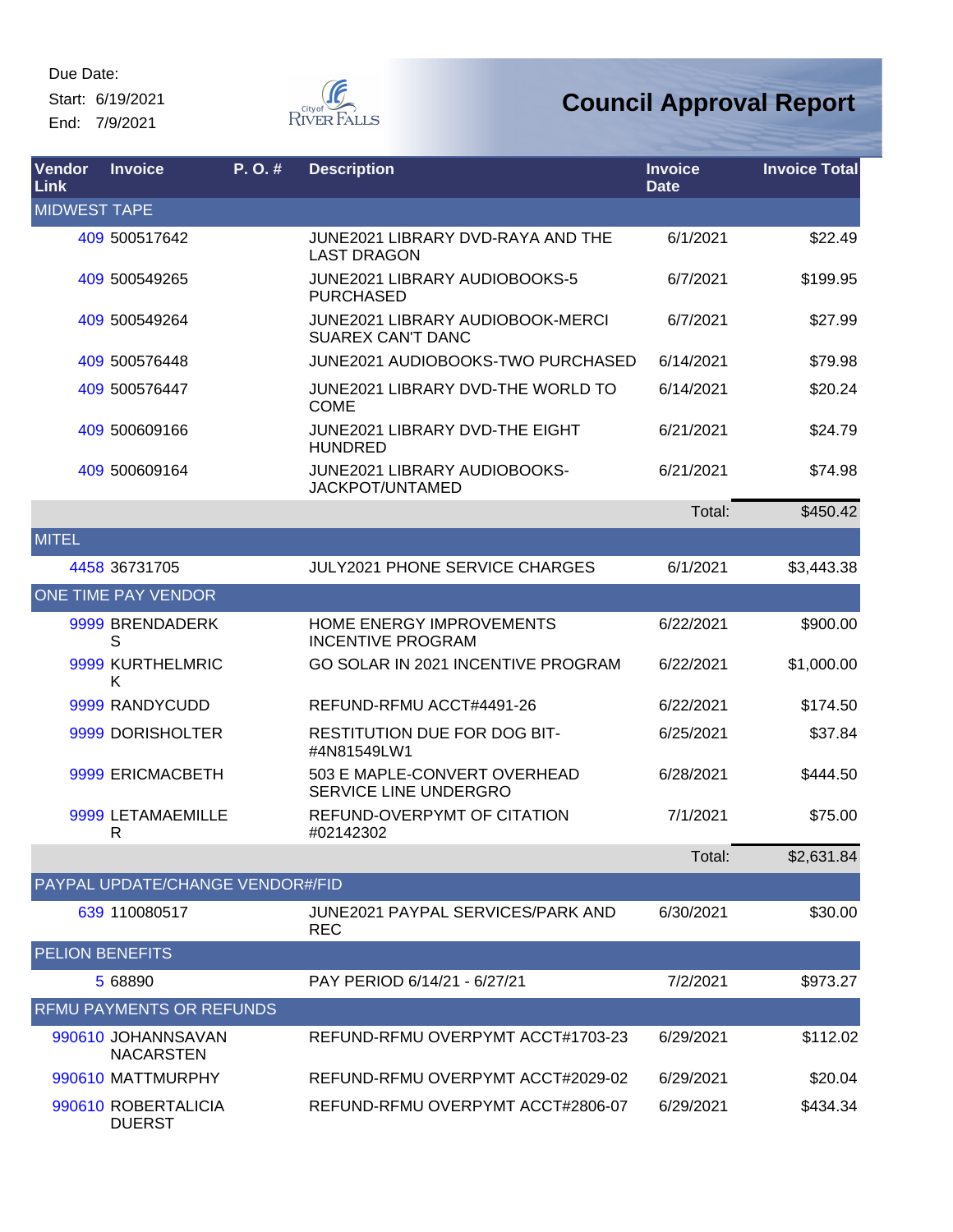Start: 6/19/2021 End: 7/9/2021

**F** RIVER FALLS

| Vendor<br><b>Link</b> | <b>Invoice</b>                        | P. O. # | <b>Description</b>                                     | <b>Invoice</b><br><b>Date</b> | <b>Invoice Total</b> |
|-----------------------|---------------------------------------|---------|--------------------------------------------------------|-------------------------------|----------------------|
|                       | 990610 ALANANDERS<br>ON               |         | REFUND-RFMU OVERPYMT ACCT#3060-03                      | 6/29/2021                     | \$158.49             |
|                       | 990610 MONICAWHEEL<br>ER2021          |         | REFUND-RFMU OVERPYMT ACCT#3390-02                      | 6/29/2021                     | \$221.81             |
|                       | 990610 CARMENDRES<br>EN               |         | REFUND-RFMU OVERPYMT ACCT#3543-03                      | 6/29/2021                     | \$296.27             |
|                       | 990610 MARISSASCHU<br><b>MAKER</b>    |         | REFUND-RFMU OVERPYMT ACCT#3940-23                      | 6/29/2021                     | \$224.62             |
|                       | 990610 ALEXANDERMI<br><b>LLER</b>     |         | REFUND-RFMU OVERPYMT ACCT#4937-02                      | 6/29/2021                     | \$67.55              |
|                       | 990610 THADDEUSOW<br>EN               |         | REFUND-RFMU OVERPYMT ACCT#5429-15                      | 6/29/2021                     | \$84.75              |
|                       | 990610 BAILEYGOODM<br>AN              |         | REFUND-RFMU OVERPYMT ACCT#6660-27                      | 6/29/2021                     | \$34.37              |
|                       | 990610 AARONJESSIC<br><b>APARSONS</b> |         | REFUND-RFMU OVERPYMT ACCT#6806-04                      | 6/29/2021                     | \$138.86             |
|                       | 990610 NAOMIMARKH<br><b>ALL</b>       |         | REFUND-RFMU OVERPYMT ACCT#7247-03                      | 6/29/2021                     | \$124.27             |
|                       | 990610 GERALDBARN<br>ES               |         | REFUND-RFMU OVERPYMT ACCT#7558-01                      | 6/29/2021                     | \$21.99              |
|                       | 990610 ALLENDONALD<br><b>OLSEN</b>    |         | REFUND-RFMU OVERPYMT ACCT#8032-01                      | 6/29/2021                     | \$119.84             |
|                       | 990610 MEGANGARVE<br>S                |         | REFUND-RFMU OVERPYMT ACCT#9406-14                      | 6/29/2021                     | \$162.00             |
|                       | 990610 BENJAMINHOR<br>GAN             |         | REFUND-RFMU OVERPYMT ACCT#9490-08                      | 6/29/2021                     | \$279.62             |
|                       | 990610 KYLESTOKER                     |         | REFUND-RFMU OVERPYMT ACCT#9494-10                      | 6/29/2021                     | \$180.22             |
|                       | 990610 HALEYWOZNIA<br>K               |         | REFUND-RFMU OVERPYMT ACCT#9496-10                      | 6/29/2021                     | \$347.23             |
|                       | 990610 JOEYAMUNDS<br>ON               |         | REFUND-RFMU OVERPYMT ACCT#9952-03                      | 6/29/2021                     | \$418.84             |
|                       |                                       |         |                                                        | Total:                        | \$3,447.13           |
|                       | RIVER FALLS SENIOR CITIZENS           |         |                                                        |                               |                      |
|                       | 438 JULY2021                          |         | <b>JULY2021 SENIOR CENTER</b>                          | 7/1/2021                      | \$500.00             |
|                       | RYAN MECHANICAL INC                   |         |                                                        |                               |                      |
|                       | 3311 20-2227                          | 210166  | 2ND INSTALLMENT-FOUR TANKS/ADDED<br>5TH UNIT-PUB WORK  | 6/18/2021                     | \$2,710.00           |
| <b>SHI CORP</b>       |                                       |         |                                                        |                               |                      |
|                       | 1155 B13634518                        | 210198  | 20 Adobe Subscription Licenses/Creative Cloud          | 6/17/2021                     | \$5,838.18           |
|                       | SHRED-IT US HOLDCO, INC               |         |                                                        |                               |                      |
|                       | 2439 8182271524                       | 210054  | <b>JUNE2021 MONTHLY SHREDDING SERVICE</b>              | 6/22/2021                     | \$197.29             |
|                       | <b>SMOKEY TREATS LLC</b>              |         |                                                        |                               |                      |
|                       | 4045 JULYPICNIC                       |         | 7/14/21 EMPLOYEE FAMILY PICNIC-FUN<br><b>COMMITTEE</b> | 7/1/2021                      | \$2,357.30           |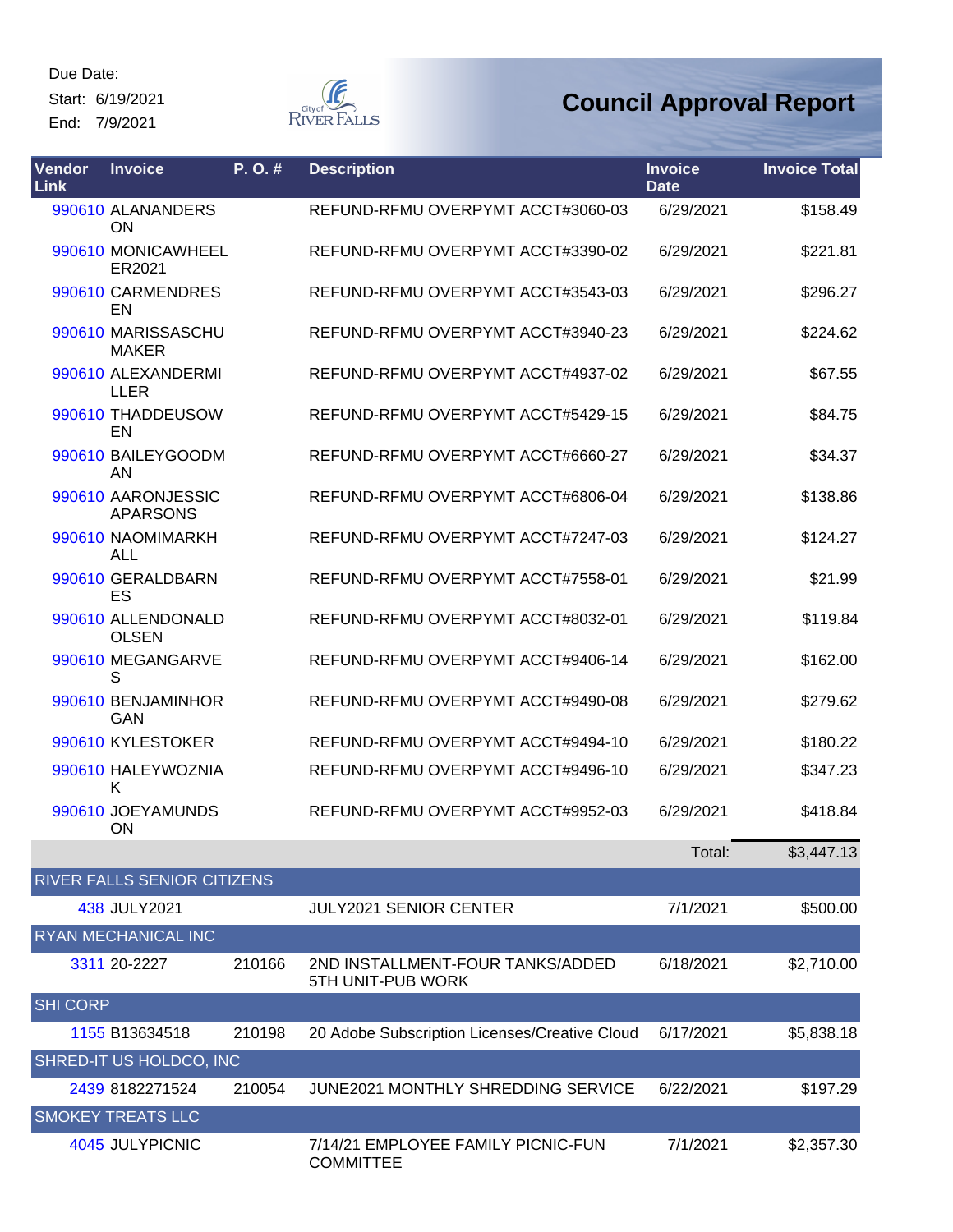Start: 6/19/2021 End: 7/9/2021



| Vendor<br><b>Link</b> | <b>Invoice</b>                           | P.O.#  | <b>Description</b>                                          | <b>Invoice</b><br><b>Date</b> | <b>Invoice Total</b> |
|-----------------------|------------------------------------------|--------|-------------------------------------------------------------|-------------------------------|----------------------|
|                       | <b>ST CROIX VALLEY NATURAL GAS CO</b>    |        |                                                             |                               |                      |
|                       | 255 MAY2021                              |        | <b>MAY2021 NATURAL GAS BILL</b>                             | 5/31/2021                     | \$3,823.47           |
|                       | <b>ST CROIX VALLEY SART INC</b>          |        |                                                             |                               |                      |
|                       | 256 1404                                 |        | 6-4-21 INCIDENT/FORENSIC NURSE<br><b>SERVICE FEE</b>        | 6/8/2021                      | \$200.00             |
|                       | 256 1408                                 |        | 6-14-21 INCIDENT/FORENSIC NURSE<br><b>SERVICE FEE</b>       | 6/16/2021                     | \$200.00             |
|                       | 256 1409                                 |        | 6-14-21 ADDL INCIDENT/FORENSIC NURSE<br><b>SERVICE FEE</b>  | 6/16/2021                     | \$200.00             |
|                       |                                          |        |                                                             | Total:                        | \$600.00             |
|                       | STATE OF WI, DEPT OF CHILDREN & FAMILIES |        |                                                             |                               |                      |
|                       | 328 68893                                |        | PAY PERIOD 6/14 - 6/27 REMIT ID#7747159                     | 7/2/2021                      | \$340.31             |
|                       | <b>STATE TREASURER</b>                   |        |                                                             |                               |                      |
|                       | 260 JULY2021                             |        | JULY2021-ELECTRIC/WATER/SEWER<br><b>BONDS</b>               | 7/1/2021                      | \$111,500.00         |
|                       | <b>STRAND ASSOCIATES, INC</b>            |        |                                                             |                               |                      |
|                       | 3346 0172249                             | 210097 | MAY2021 SOUTH MAIN ST LIFT STATION<br><b>ENGINEERING</b>    | 6/1/2021                      | \$1,260.31           |
|                       | 3346 0172411                             | 210161 | MAY2021-TATTERSAL DISCHARGE<br><b>AGREEMENT-IND USER</b>    | 6/11/2021                     | \$658.17             |
|                       | 3346 0172571                             | 190374 | MARCH-MAY2021 WASTEWATER<br><b>TREATMENT AERATION</b>       | 6/11/2021                     | \$2,200.00           |
|                       |                                          |        |                                                             | Total:                        | \$4,118.48           |
|                       | <b>STUART C IRBY TOOL AND SAFETY</b>     |        |                                                             |                               |                      |
|                       | 156 S012477005.00 210187<br>1            |        | ELECT DEPT INVENTORY-2745 FT 15KV EPR<br><b>CABLE</b>       | 6/21/2021                     | \$6,835.05           |
|                       | 156 S012478032.00 210197<br>1            |        | ELEC DEPT INVENTORY-13762 FT ALUM<br><b>15KV EPR CABLE</b>  | 6/21/2021                     | \$34,267.38          |
|                       | 156 S012440889.00 210164                 |        | PAD-N-POLE REPAIR KIT/UTILITY POLE HL<br><b>REP</b>         | 6/23/2021                     | \$2,775.00           |
|                       |                                          |        |                                                             | Total:                        | \$43,877.43          |
|                       | <b>THOMAS J BARTHMAN</b>                 |        |                                                             |                               |                      |
|                       | 508 9500-21                              |        | DRIVER SKILLS/PUMPING SKILLS/AERIAL<br><b>LADDER SKILLS</b> | 6/30/2021                     | \$360.00             |
|                       | <b>TOTAL EXCAVATING LLC</b>              |        |                                                             |                               |                      |
|                       | 270 3816                                 |        | REPAIR WATERMAIN-1100 SOUTH WASSON<br>LANE                  | 6/30/2021                     | \$1,947.50           |
|                       | UNIVERSITY OF WISCONSIN SYSTEM           |        |                                                             |                               |                      |
|                       | 330 679524                               |        | <b>JUNE2021 FLUORIDE-WATER DEPT</b>                         | 6/30/2021                     | \$52.00              |
|                       | <b>USIC HOLDINGS INC</b>                 |        |                                                             |                               |                      |
|                       | 4679 447547                              | 210011 | JUNE2021-SANITARY/SEWER LOCATES                             | 6/30/2021                     | \$2,832.15           |